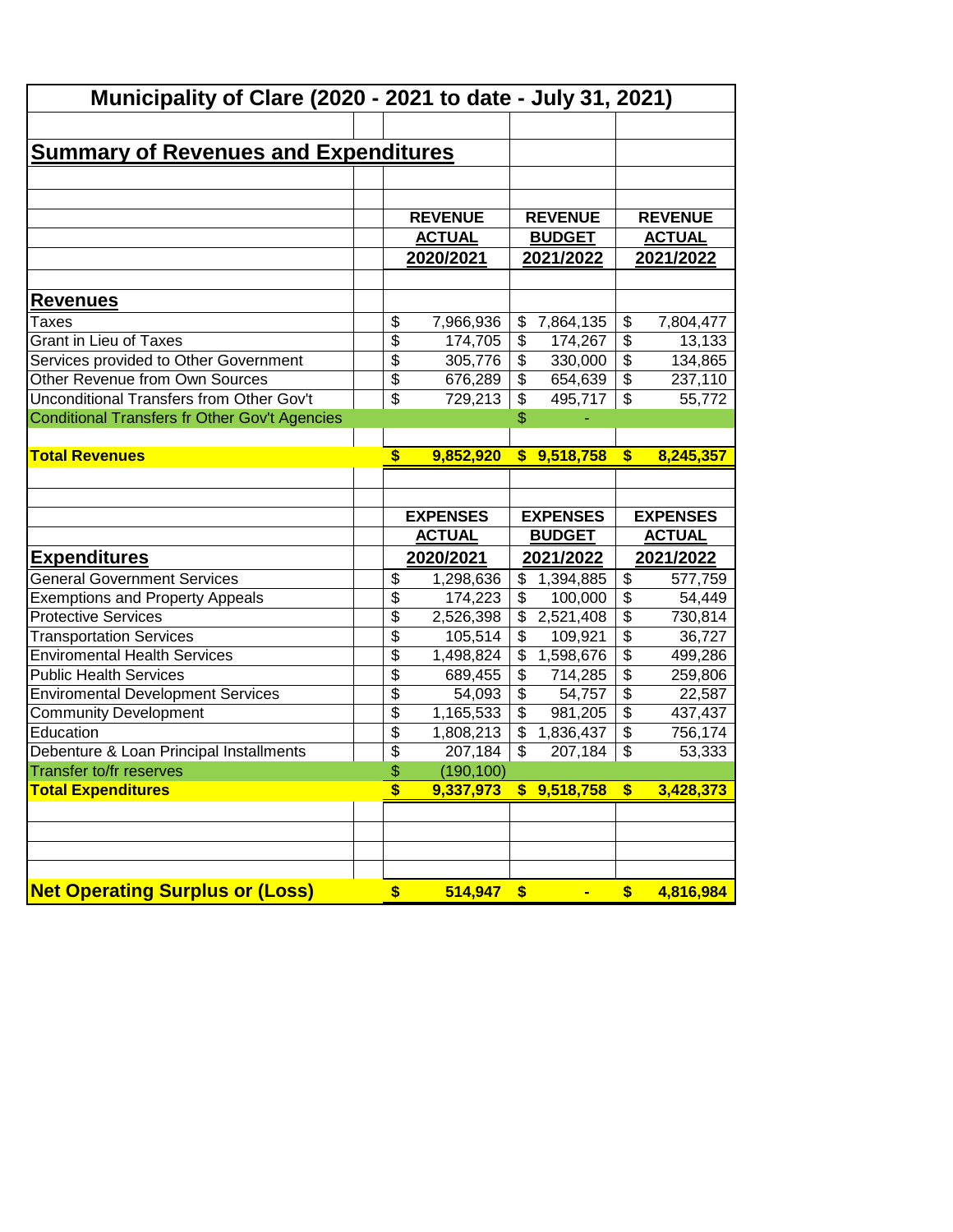|                 | Municipality of Clare (2020 - 2021 to date - July 31, 2021) |                 |                          |                |                           |               |
|-----------------|-------------------------------------------------------------|-----------------|--------------------------|----------------|---------------------------|---------------|
|                 |                                                             |                 |                          |                |                           | Page 2        |
|                 |                                                             |                 |                          |                |                           |               |
| <b>Revenues</b> |                                                             |                 |                          | <b>REVENUE</b> |                           |               |
|                 |                                                             |                 | <b>ACTUAL</b>            | <b>BUDGET</b>  |                           | <b>ACTUAL</b> |
| <u>Acc #</u>    |                                                             |                 | 2020/2021                | 2021/2022      |                           | 2021/2022     |
|                 | <b>Taxes</b>                                                |                 |                          |                |                           |               |
|                 | <b>Assessable Property</b>                                  |                 |                          |                |                           |               |
| 11100<br>11110  | <b>Residential Tax</b>                                      |                 | 5,020,669                | 5,108,088      | \$                        | 5,108,088     |
| 11120           | <b>Commercial Tax</b>                                       |                 | 1,413,264                | 1,277,113      | \$                        | 1,277,113     |
| 11151           | Resource Tax                                                |                 | 431,107                  | 423,481        | \$                        | 423,481       |
| 11153           | Forest Property taxes (-50,000 acres @ .25)                 | \$              | 24,991                   | 24,966         | $\overline{\mathcal{S}}$  | 24,966        |
| 11154           | Forest Property taxes (+50,000 acres @ .40)                 | $\overline{\$}$ | 8,248                    | 8,248          | $\overline{\mathbf{e}}$   | 8,248         |
| 11182           | Area Rate Collected for Fire Depts (5¢ uniform rate)        |                 | 296,244                  | 296,789        | $\overline{\mathbf{e}}$   | 296,789       |
| 11182           | Area Rate Collected for Fire Truck (6¢ uniform rate)        |                 | 355,490                  | 356,147        | $\overline{\mathbf{e}}$   | 355,333       |
| 11290           | Area Rates - Street Lights                                  |                 | 23,379                   | 26,609         | $\overline{\$}$           | 26,609        |
| 11185           | Private Road Maintenance (By-Law 34)                        | \$              | 4,600                    | 4,400          | $\overline{\mathcal{S}}$  | 4,400         |
|                 | <b>Sub-Total</b>                                            |                 | 7,577,992                | 7,525,841<br>S | \$                        | 7,525,027     |
|                 |                                                             |                 |                          |                |                           |               |
| 11400           | <b>Business Property</b>                                    |                 |                          |                |                           |               |
| 11420           | Based on Revenue - Aliant                                   |                 | 27,745                   | 25,000         | \$                        | 25,906        |
| 12430           | NS Power Inc. (Grant in lieu of taxes)                      |                 | 5,029                    | 5,029          | \$                        | 4,889         |
| 11431           | NSFM - Nova Scotia Power (HST Rebate)                       |                 | 23,353                   | 6,000          | \$                        | 15,576        |
|                 |                                                             |                 |                          |                |                           |               |
|                 |                                                             |                 |                          |                |                           |               |
|                 | Sub-Total                                                   |                 | 56,127                   | 36,029         | \$                        | 46,371        |
|                 |                                                             |                 |                          |                |                           |               |
| 11900           | <b>Other Taxes</b>                                          |                 |                          |                |                           |               |
| 11910           | Deed Transfer Tax                                           | \$              | 155,268                  | 125,000        | \$                        | 55,814        |
| 11920           | Change of Use Tax                                           | $\overline{\$}$ | 139                      |                |                           |               |
|                 | <b>Sewer Services Charges</b>                               |                 |                          |                |                           |               |
| 11184           | Church Point - Sewer Services (236Ux\$200)                  |                 | 46,800                   | 48,600         | \$                        | 48,600        |
| 11210           | Meteghan/Mriver/MCentre - Sewer Serv (510Ux\$200)           |                 | 101,400                  | 109,200        | \$                        | 109,200       |
| 11214           | Church Point - Sewer Frontage                               |                 | 5,352                    | 1,261          | \$                        | 1,261         |
| 11215           | Belliveau Cove - Frontage                                   |                 | $\overline{\phantom{a}}$ |                |                           |               |
| 11216           | Meteghan River/Centre Ext - Frontage Charges (residential   |                 | 10,459                   | 3,004          | $\boldsymbol{\mathsf{S}}$ | 3,004         |
| 11211           | Belliveau Cove - Sewer Services (67Ux\$200)                 |                 | 13,400                   | 15,200         | $\boldsymbol{\mathsf{S}}$ | 15,200        |
|                 | <b>Sub-Total</b>                                            |                 | 332,818                  | 302,265        | \$                        | 233,079       |
|                 |                                                             |                 |                          |                |                           |               |
|                 |                                                             |                 | 7,966,936                | 7,864,135      | \$                        | 7,804,477     |
|                 |                                                             |                 |                          |                |                           |               |
|                 | <b>Grants in Lieu of Taxes</b>                              |                 |                          |                |                           |               |
| 12100           | <b>Federal Government</b>                                   | \$              | 20,461                   | 19,414         |                           |               |
| 12100           | <b>Federal Government Agencies</b>                          |                 |                          |                |                           |               |
| 12300           | <b>Provincial Government</b>                                |                 |                          |                |                           |               |
|                 | Prov. Properties/Resource Farm/Supporting Inst.             |                 | 135,563                  | 135,553        | \$                        | 13,133        |
| 11940           | <b>Fire Protection Grant (Schools)</b>                      |                 | 6,780                    | 6,780          |                           |               |
|                 |                                                             |                 |                          |                |                           |               |
|                 | <b>Provincial Government Agencies</b>                       |                 |                          |                |                           |               |
| 11930           | <b>NS Liquor Corporation Tax</b>                            |                 | 8,597                    | 9,220          |                           |               |
| 11950           | <b>Civic Addressing Grant</b>                               |                 | 3,304                    | 3,300          |                           |               |
|                 |                                                             |                 |                          |                |                           |               |
|                 | TOTAL GRANTS IN LIEU OF TAXES                               |                 | 174,705                  | 174,267        | \$                        | 13,133        |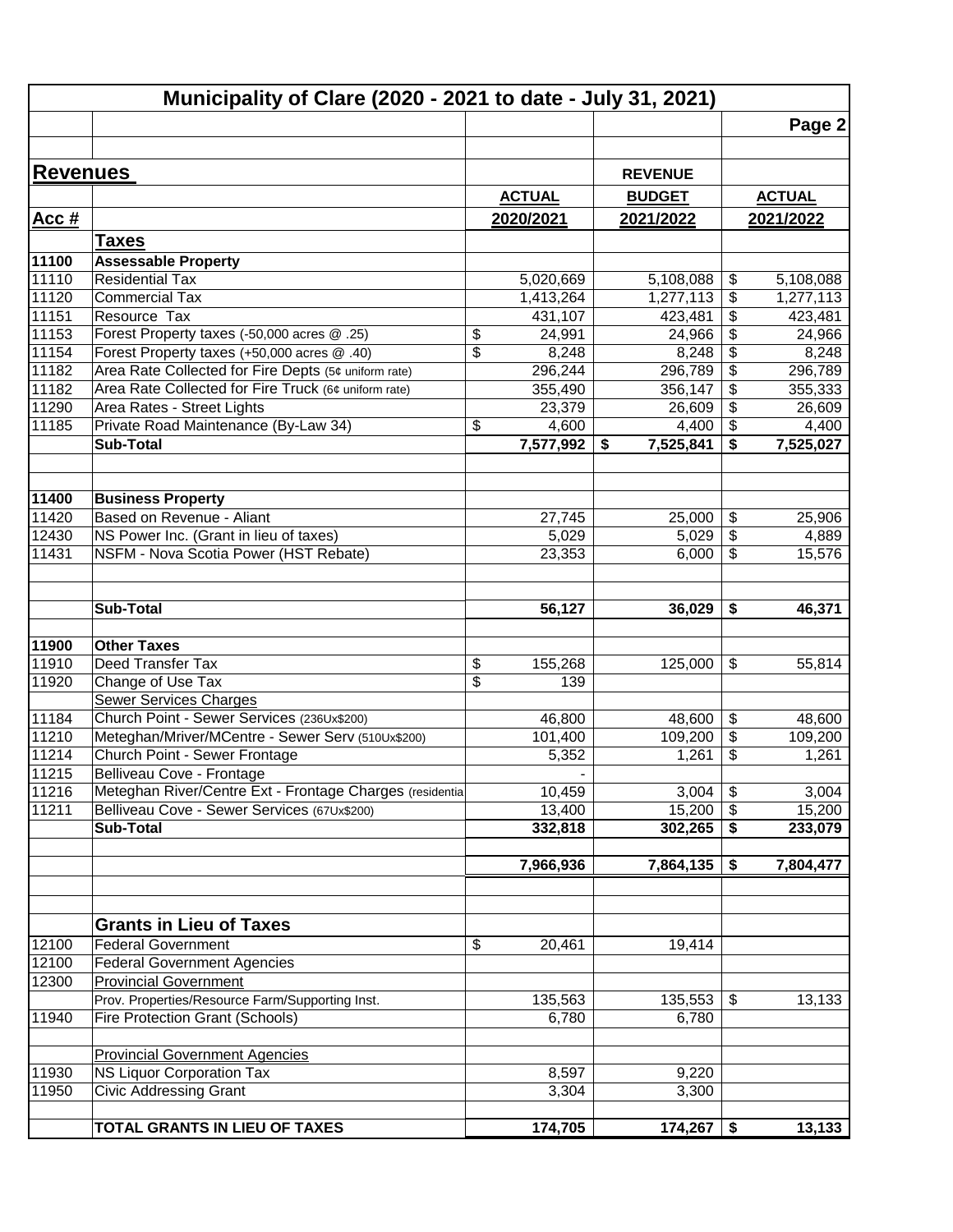|                 | Municipality of Clare (2020 - 2021 to date - July 31, 2021) |                       |                   |                                 |                   |                                      |                  |
|-----------------|-------------------------------------------------------------|-----------------------|-------------------|---------------------------------|-------------------|--------------------------------------|------------------|
|                 |                                                             |                       |                   |                                 |                   |                                      | Page 3           |
| <b>Revenues</b> |                                                             |                       |                   |                                 |                   |                                      |                  |
|                 |                                                             |                       | <b>ACTUAL</b>     |                                 | <b>BUDGET</b>     |                                      | <b>ACTUAL</b>    |
| Acc #           |                                                             |                       | 2020/2021         |                                 | 2021/2022         |                                      | 2021/2022        |
|                 |                                                             |                       |                   |                                 |                   |                                      |                  |
| 13000           | <b>Services Provided to Other Gov't</b>                     |                       |                   |                                 |                   |                                      |                  |
| 13340           | Landfill/Transfer Tipping Fees & White Goods                | \$                    | 305,776           | \$                              | 330,000           | \$                                   | 134,865          |
|                 | TOTAL SERVICES PROV.TO OTHER GOV'T                          | \$                    | 305,776           | \$                              | 330,000           | \$                                   | 134,865          |
| 15000           | <b>Other Revenue from Own Sources</b>                       |                       |                   |                                 |                   |                                      |                  |
| 15100           |                                                             |                       |                   | \$                              | 28,000            | $\mathbb{S}$                         |                  |
|                 | <b>Building &amp; Development Permits</b>                   | \$                    | 91,391            |                                 |                   |                                      | 16,901           |
| 15108           | Dog Tags                                                    | \$                    | 10                |                                 |                   |                                      |                  |
| 15200           | Fines (RCMP)<br>Miscellaneous - CHC                         | \$<br>$\overline{\$}$ | 14,919            | \$<br>$\overline{\mathfrak{s}}$ | 20,000            | \$<br>$\overline{\$}$                | 2,971            |
| 15210<br>15301  | Rent - Clare Health Centre                                  | \$                    | 1,145             |                                 | 8,078             |                                      | 340              |
| 15302           | Rent - Cultural Hub Culturel                                | \$                    | 257,584<br>12,300 | $\overline{\mathbf{e}}$<br>\$   | 276,710<br>12,900 | \$<br>\$                             | 112,556<br>7,000 |
| 15304           | Clare Veteran Centre - Rentals                              | \$                    | 4,310             | $\overline{\mathbf{3}}$         | 8,000             | $\overline{\boldsymbol{\mathsf{s}}}$ | 1,548            |
| 15305           | Eco Park - Rent                                             | \$                    | 25,200            | \$                              | 12,600            | $\overline{\mathcal{S}}$             | 7,113            |
| 15400           | <b>Operational Grants (SWNDHA)</b>                          | \$                    | 84,830            | $\overline{\mathbf{3}}$         | 89,212            | \$                                   | 30,505           |
| 15500           | Return on Investments                                       | $\overline{\$}$       | 31,746            | $\overline{\mathbf{3}}$         | 32,000            | $\overline{\boldsymbol{\mathsf{s}}}$ | 3,694            |
| 15600           | Penalties and Interest on Taxes                             | \$                    | 59,701            | \$                              | 85,000            | \$                                   | 27,829           |
| 15932           | <b>Tax Sale Fees</b>                                        | \$                    | 7,200             | \$                              | 7,500             | $\frac{1}{2}$                        |                  |
| 15928           | <b>Tent Rentals</b>                                         | \$                    |                   | \$                              | 4,500             | \$                                   | 2,750            |
| 15930           | Miscellaneous                                               | \$                    | 4,508             | $\overline{\mathbf{3}}$         | 6,000             | \$                                   | 1,995            |
|                 |                                                             | \$                    | 594,843           | \$                              | 590,500           | \$                                   | 215,201          |
|                 | <b>Community Development</b>                                |                       |                   |                                 |                   |                                      |                  |
| 11190           | Gran Fondo - Registrations                                  | \$                    | (19,226)          | $\mathfrak{S}$                  | 7,500             | \$                                   | 1,179            |
| 11191           | Gran Fondo - Sponsorship                                    | \$                    |                   |                                 |                   |                                      |                  |
| 11192           | Gran Fondo - Other Revenues                                 | \$                    | 475               |                                 |                   |                                      |                  |
|                 | -Total GranFondo Revenue                                    | \$                    | (18, 751)         | $\overline{\mathbf{s}}$         | 7,500             | \$                                   | 1,179            |
|                 | <b>Total Tourism Revenue</b>                                | \$                    | 81,519            | \$                              | 31,639            | \$                                   | 15,965           |
|                 | <b>Total Recreation Revenue</b>                             | \$                    | 18,678            | \$                              | 25,000            | $\overline{\mathbf{e}}$              | 4,766            |
|                 | <b>Total Community Development</b>                          | \$                    | 81,446            | \$                              | 64,139            | \$                                   | 21,910           |
|                 | TOTAL OTHER REVENUE FR OWN SOURCES                          | \$                    | 676,289           | \$                              | 654,639           | \$                                   | 237,110          |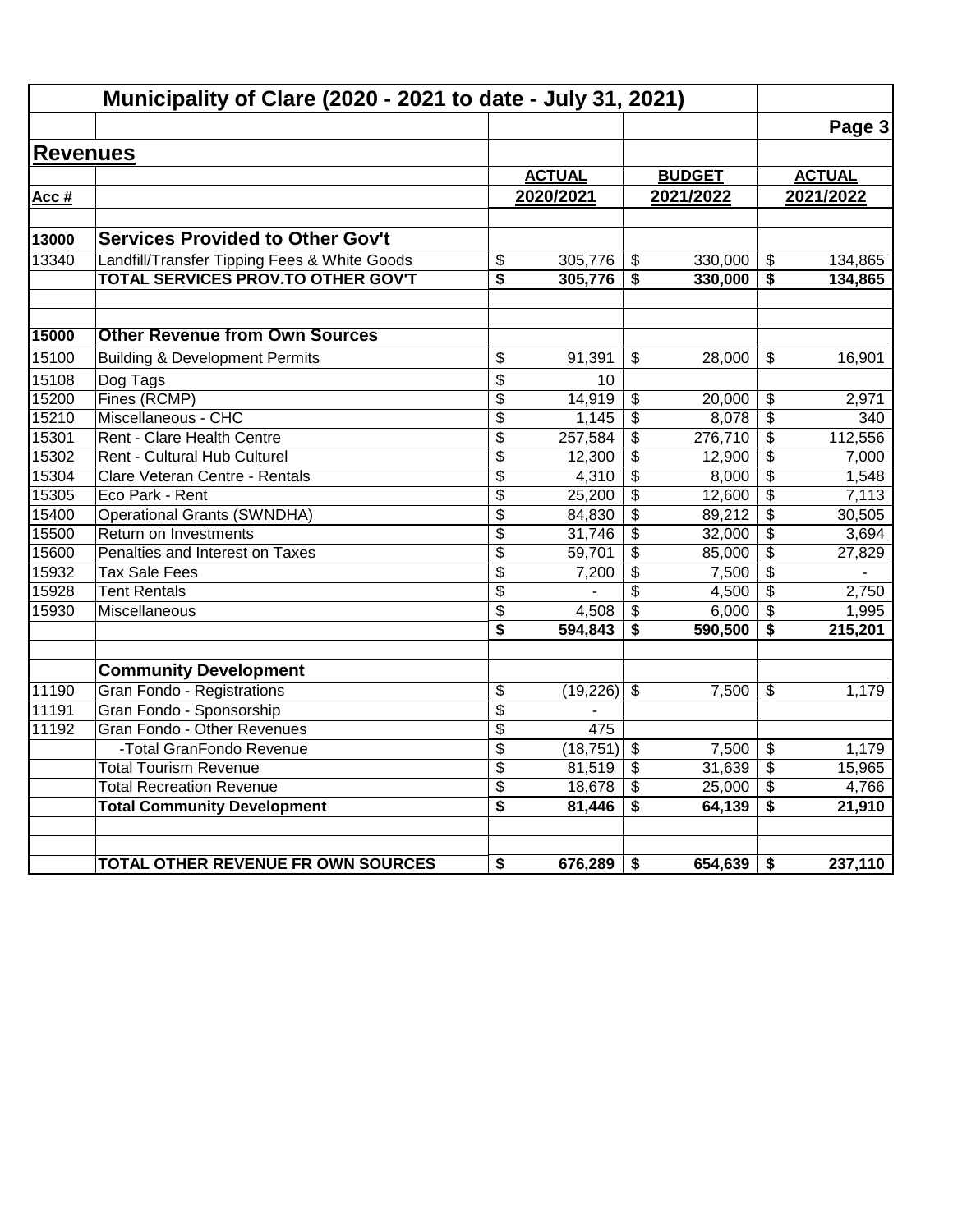|                 | Municipality of Clare (2020 - 2021 to date - July 31, 2021) |               |               |               |
|-----------------|-------------------------------------------------------------|---------------|---------------|---------------|
|                 |                                                             |               |               | Page 4        |
| <b>Revenues</b> |                                                             |               |               |               |
|                 |                                                             |               |               |               |
|                 |                                                             |               |               |               |
|                 |                                                             |               |               |               |
|                 |                                                             | <b>ACTUAL</b> | <b>BUDGET</b> | <b>ACTUAL</b> |
| ACC#            |                                                             | 2020/2021     | 2021/2022     | 2021/2022     |
|                 |                                                             |               |               |               |
|                 | <b>Unconditional Transfers from Other Gov'ts</b>            |               |               |               |
| 16281           | Municipal Finance Capacity Grant                            | \$<br>223,087 | \$<br>223,088 | \$<br>55,772  |
| 12009           | Doctors NS/Assoc.Comm. Health Centre                        | \$<br>5,000   |               |               |
| 12009           | PNS - French Language Services                              | \$<br>40,000  | \$<br>40,000  |               |
| 12009           | Communauté accueillante (Federal Program)                   | \$<br>232,626 | \$<br>232,629 |               |
| 12009           | <b>PNS - Safe Restart Municipal Operating</b>               | 228,500       |               |               |
|                 | <b>TOTAL UNCONDITIONAL TRANSFERS FR OTHER GOV'TS \$</b>     | 729,213       | \$<br>495,717 | 55,772        |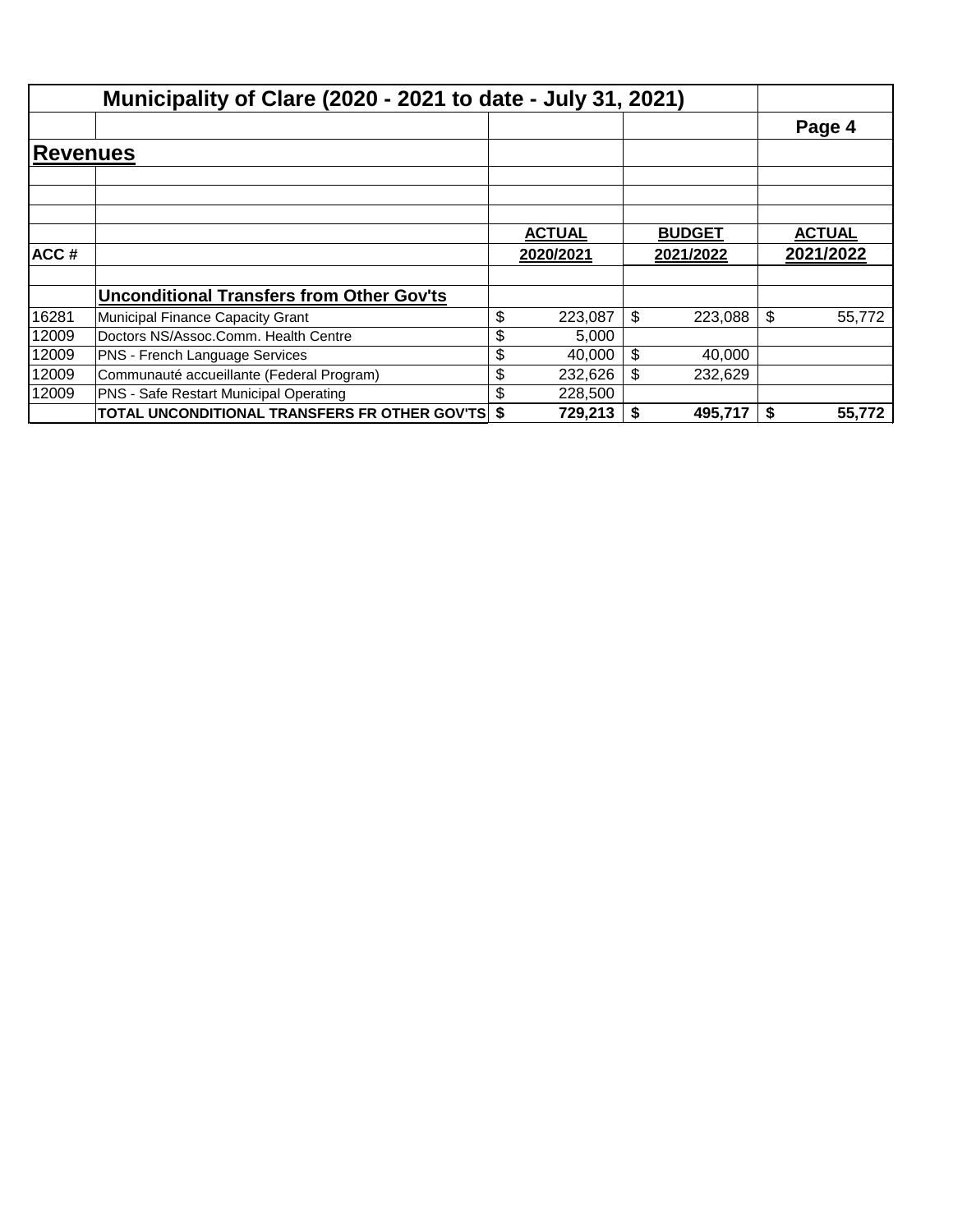|                | Municipality of Clare (2020 - 2021 to date - July 31, 2021) |                          |                 |                          |                 |                                             |                          |
|----------------|-------------------------------------------------------------|--------------------------|-----------------|--------------------------|-----------------|---------------------------------------------|--------------------------|
|                |                                                             |                          |                 |                          |                 |                                             |                          |
|                | <b>Expenditures</b>                                         |                          |                 |                          |                 |                                             | Page 5                   |
| 21243          | Low Income Exemptions & Appeals                             | \$                       | 174,223         | \$                       | 100,000         | \$                                          | 54,449                   |
| 21244          |                                                             |                          |                 |                          |                 |                                             |                          |
|                |                                                             |                          | <b>ACTUAL</b>   |                          | <b>BUDGET</b>   |                                             | <b>ACTUAL</b>            |
| ACC#           |                                                             |                          | 2020/2021       |                          | 2021/2022       |                                             | 2021/2022                |
|                | <b>GENERAL GOVERNMENT SERVICES</b>                          |                          |                 |                          |                 |                                             |                          |
|                | <b>Warden and Council</b>                                   |                          |                 |                          |                 |                                             |                          |
| 21110          | Council Honorarium                                          | \$                       | 198,336         | \$                       | 199,097         | \$                                          | 68,898                   |
| 21111          | Council - Mileage, & Conferences                            | \$                       | 1,634           | \$                       | 15,000          | $\overline{\mathcal{S}}$                    | 731                      |
|                | <b>Sub-Total</b>                                            | \$                       | 199,970         | \$                       | 214,097         | $\overline{\boldsymbol{\mathsf{s}}}$        | 69,629                   |
|                | <b>Administration-Salaries</b>                              | \$                       | 425,082         | \$                       | 421,031         | \$                                          | 176,237                  |
|                | CAO / Assistant to the CAO /                                |                          |                 |                          |                 |                                             |                          |
|                | Director of Finance/ Tax Clerk /                            |                          |                 |                          |                 |                                             |                          |
|                | Accounting Clerk / Communications Officer                   |                          |                 |                          |                 |                                             |                          |
|                | <b>Administration-Other</b>                                 |                          |                 |                          |                 |                                             |                          |
| 20020          | C.P.P.                                                      | \$                       | 25,321          | \$                       | 28,049          | \$                                          | 12,051                   |
| 20030          | EI                                                          | \$                       | 7,228           | \$                       | 7,288           | $\overline{\mathbf{3}}$                     | 3,747                    |
| 20040          | Pension Plan                                                | \$                       | 24,386          | \$                       | 22,671          | $\overline{\mathcal{E}}$                    | 9,416                    |
| 20060          | Insurance                                                   | \$                       | 13,479          | \$                       | 18,340          | $\overline{\$}$                             | 6,997                    |
| 21112          | Simultaneous Translation                                    | \$                       | 7,620           | \$                       | 13,000          | $\sqrt{3}$                                  | 1,987                    |
| 21113          | <b>Translation of Documents</b>                             | \$                       | 5,000           | \$                       | 7,000           | \$                                          | $\overline{\phantom{0}}$ |
| 21241          | Clerk's Pension (Delphis until 1993)                        | \$                       | 2,868           | \$                       | $\blacksquare$  | $\overline{\$}$                             |                          |
| 21242          | IT Support / Procom & Hosting                               | \$                       | 50,632          | \$                       | 69,574          | $\overline{\mathbf{3}}$                     | 36,895                   |
| 21282          | Newsletter (4 publications)                                 | \$                       | 3,492           | \$                       | 5,400           | $\overline{\mathbf{S}}$                     | 670                      |
| 21283          | Home Page\Production\Mun Website\U-Stream                   | \$                       | 2,575           | \$                       | 1,500           | \$                                          | 225                      |
| 21285          | <b>General Repairs</b>                                      | \$                       | 8,937           | \$                       | 10,000          | $\overline{\mathcal{E}}$                    | 359                      |
| 21286          | Lawn Maint / Snow Removal/ Landscaping                      | \$                       | 1,880           | \$                       | 3,000           | $\overline{\$}$                             | 1,773                    |
| 21288          | Janitor salaries                                            | \$                       | 13,066          | \$                       | 18,075          | $\overline{\mathcal{L}}$                    | 5,519                    |
| 21289          | Heating fuel                                                | $\overline{\$}$          | 6,153           | \$                       | 8,500           | $\overline{\$}$                             | 687                      |
| 21290          | Postage                                                     | \$                       | 15,429          | \$                       | 15,000          | $\overline{\mathbf{3}}$                     | 191                      |
| 21291          | Supplies                                                    | $\overline{\$}$          | 10,855          | $\overline{\mathcal{S}}$ | 13,000          | $\overline{\$}$                             | 6,711                    |
| 21293          | Solicitor                                                   | \$                       | 7,367           | \$                       | 13,000          | $\overline{\mathbf{s}}$                     | 2,497                    |
| 21294          | Promotional Materials/Advertising                           | \$                       | 726             | \$                       | 5,000           | $\overline{\$}$                             | 522                      |
| 21295          | Hydro                                                       | \$                       | 10,194          | \$                       | 11,000          | $\overline{\mathbf{s}}$                     | 2,625                    |
| 21296          | <b>Equipment Rental</b>                                     | $\overline{\$}$          | 8,114           | $\overline{\mathcal{S}}$ | 8,266           | $\overline{\$}$                             | 3,126                    |
| 21297<br>21298 | Advertising                                                 | \$                       | 4,033           | \$                       | 5,000           | $\overline{\mathcal{E}}$<br>$\overline{\$}$ | 1,809                    |
| 21299          | Telephone/Fax/Internet                                      | \$<br>\$                 | 10,488          | \$                       | 21,000          |                                             | 4,160                    |
| 21300          | Auditors<br>Tax Sale Expense                                | \$                       | 28,456<br>6,284 | \$<br>\$                 | 26,594<br>7,500 | \$<br>\$                                    | 13,391<br>$\blacksquare$ |
| 21301          | Workmen's Compensation                                      | $\overline{\$}$          | 6,069           | \$                       | 7,505           | $\overline{\$}$                             | 3,826                    |
| 21304          | NSFM (membership)                                           | \$                       | 6,043           | \$                       | 6,500           | $\overline{\$}$                             |                          |
| 21305          | FCM (membership)                                            | \$                       | 2,114           | \$                       | 2,500           | $\overline{\mathbf{e}}$                     | 2,191                    |
| 21306          | AMA (membership)                                            | \$                       | 688             | \$                       | 1,032           | \$                                          | 1,032                    |
| 21308          | Banking Fees & Debit                                        | $\overline{\mathcal{E}}$ | 7,729           | $\sqrt[6]{\frac{1}{2}}$  | 8,500           | $\overline{\$}$                             | 2,522                    |
| 21309          | Misc                                                        | $\overline{\$}$          | 6,223           | \$                       | 6,000           | $\overline{\$}$                             | 2,090                    |
| 21311          | Office Equipment & Small Furniture                          | \$                       | 3,689           | \$                       | 5,000           | $\sqrt[6]{\frac{1}{2}}$                     | 391                      |
| 21312          | <b>Special Events</b>                                       | $\overline{\mathcal{L}}$ | 3,835           | \$                       | 5,000           | $\overline{\$}$                             | 2,290                    |
| 21314          | US Exchange                                                 | \$                       | (683)           | $\sqrt[6]{\frac{1}{2}}$  | (500)           | $\overline{\boldsymbol{\mathfrak{s}}}$      | (889)                    |
| 21248          | <b>Assessment Services</b>                                  | \$                       | 257,120         | \$                       | 253,184         | $\sqrt{3}$                                  | 126,592                  |
| 21910          | Election/Plebiscite/Boundary Review/other                   | \$                       | 17,639          | \$                       | 15,000          | $\overline{\mathbf{3}}$                     |                          |
| 21920          | Mileage/Training / Conferences                              | \$                       | 8,913           | \$                       | 20,000          | $\sqrt[6]{3}$                               | 3,982                    |
| 21930          | Insurance (Property/Liability)                              | \$                       | 42,109          | \$                       | 52,279          | $\overline{\mathbf{e}}$                     | 56,959                   |
| 21950          | Grants to Organizations                                     | \$                       | 37,513          | \$                       | 40,000          | \$                                          | 15,549                   |
|                |                                                             |                          |                 |                          |                 |                                             |                          |
|                |                                                             |                          |                 |                          |                 |                                             |                          |
|                | Sub-Total                                                   | \$                       | 1,098,666       | \$                       | 1,180,788       | \$                                          | 508,130                  |
|                |                                                             |                          |                 |                          |                 |                                             |                          |
|                | TOTAL GENERAL GOVERNMENT SERVICES                           | \$                       | 1,298,636       | \$                       | 1,394,885       | \$                                          | 577,759                  |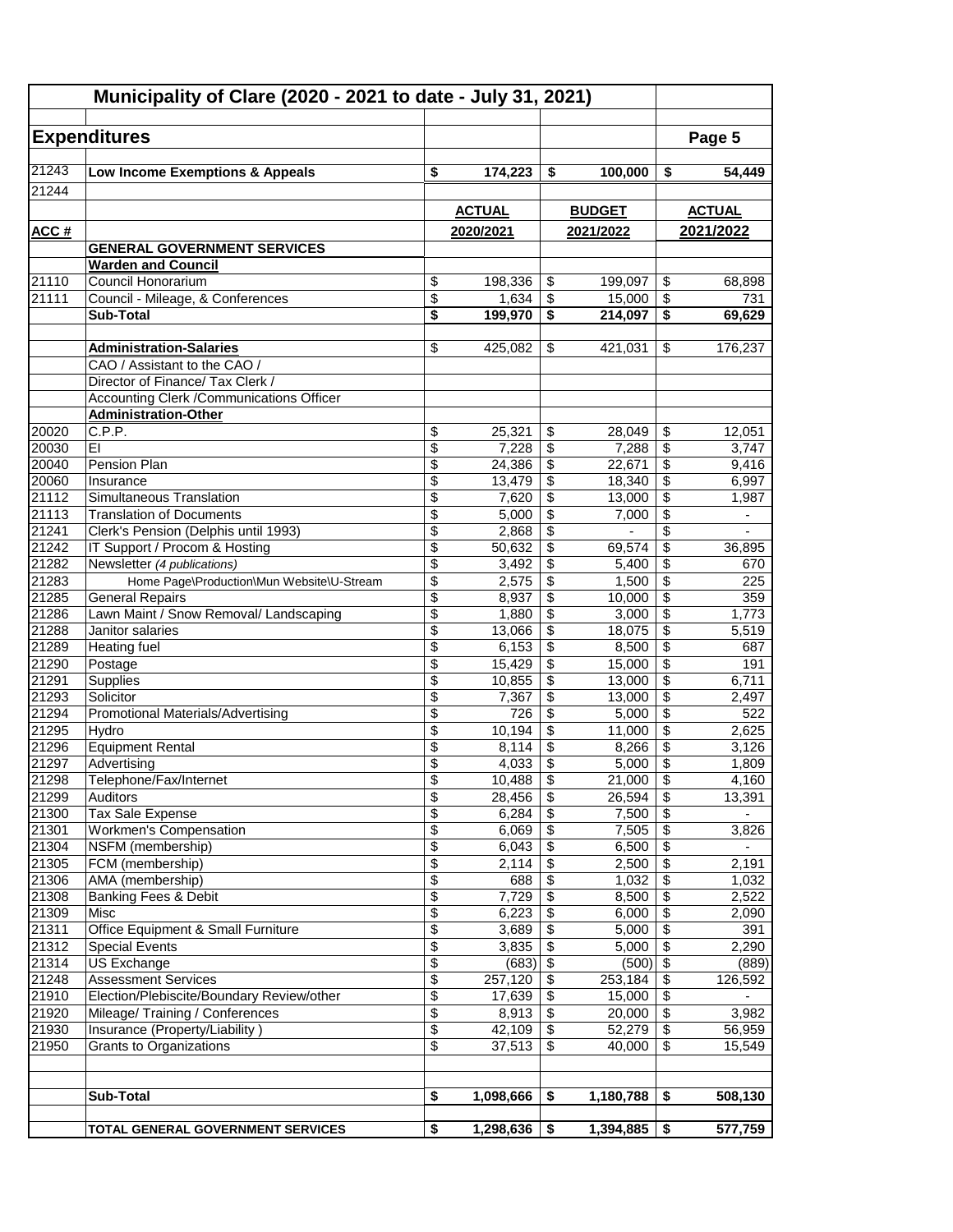|                | Municipality of Clare (2020 - 2021 to date - July 31, 2021)                                   |                                |                    |          |                     |                                    |                |
|----------------|-----------------------------------------------------------------------------------------------|--------------------------------|--------------------|----------|---------------------|------------------------------------|----------------|
|                |                                                                                               |                                |                    |          |                     |                                    | Page 6         |
|                | <b>Expenditures</b>                                                                           |                                |                    |          |                     |                                    |                |
|                | <b>PROTECTIVE SERVICES</b>                                                                    |                                |                    |          |                     |                                    |                |
|                |                                                                                               |                                | <b>ACUTAL</b>      |          | <b>BUDGET</b>       |                                    | <b>ACTUAL</b>  |
| ACC#           |                                                                                               |                                | 2020/2021          |          | 2021/2022           |                                    | 2021/2022      |
|                |                                                                                               |                                |                    |          |                     |                                    |                |
| 22120          | <b>RCMP Administration</b>                                                                    |                                |                    |          |                     |                                    |                |
| 22121          | RCMP Costs (7 members)<br><b>Prosecution Services</b>                                         | \$<br>$\overline{\mathcal{L}}$ | 1,141,688<br>2,963 | \$<br>\$ | 1,197,859<br>10,000 | \$<br>$\overline{\mathcal{S}}$     | 299,477<br>638 |
| 22130          | <b>DNA Testing</b>                                                                            | \$                             | 4,725              | \$       | 7,000               | $\overline{\$}$                    | 5,323          |
|                | <b>Total RCMP</b>                                                                             | \$                             | 1,149,376          | \$       | 1,214,859           | \$                                 | 305,438        |
|                |                                                                                               |                                |                    |          |                     |                                    |                |
| 22310          | <b>Corrections</b>                                                                            | \$                             | 118,475            | \$       | 120,000             | \$                                 | 29,379         |
|                | <b>Total Jails</b>                                                                            | \$                             | 118,475            | \$       | 120,000             | \$                                 | 29,379         |
|                | <b>Other Law Enforcement</b>                                                                  |                                |                    |          |                     |                                    |                |
| 22290          | <b>By-Law Enforcement</b>                                                                     | \$                             | $\blacksquare$     | \$       | 2,000               | \$                                 | 1,457          |
| 22990          | <b>Unsightly Premises</b>                                                                     | \$                             | 876                | \$       | 2,000               | \$                                 | $\blacksquare$ |
| 22930          | <b>Animal Control</b>                                                                         | \$                             | 21,600             | \$       | 21,600              | $\overline{\boldsymbol{\epsilon}}$ | 9,000          |
|                | <b>Total Other Law Enforcement</b>                                                            | \$                             | 22,476             | \$       | 25.600              | \$                                 | 10,457         |
|                | <b>Fire Departments</b>                                                                       |                                |                    |          |                     |                                    |                |
| 22400          | Fire Departments - General Operations                                                         | \$                             | 271,014            | \$       | 282,257             | \$                                 | 275,726        |
| 22404          | Level I - Training                                                                            | \$                             | $\blacksquare$     | \$       | 5,000               | $\overline{\$}$                    | $\blacksquare$ |
| 22405          | Fire Dept - Members Appreciation                                                              | \$                             | $\blacksquare$     | \$       | 2,000               | \$                                 | $\mathbf{r}$   |
| 22401          | St-Bernard Building Int.-Short and Long Term Debt<br><b>Fire Department (Shared Services)</b> | \$<br>\$                       | 17,821<br>23,433   | \$       | 18,150              | \$                                 | 1,733          |
|                | Sub Total Fire Departments                                                                    | \$                             | 312,268            | \$       | 307,407             | \$                                 | 277,459        |
| 22402          | New Capital Purchases from Area Rate                                                          | \$                             | 84,293             | \$       | 131,183             | \$                                 | 847            |
|                | Equipment Purchase as per Vehicle Assessment                                                  | \$                             | 530,600            | \$       | 355,871             | \$                                 | (9,000)        |
|                | Principal on Municipal Capital Loan                                                           | \$                             | 81,367             | \$       | 100,000             | $\overline{\$}$                    |                |
| 29000          | Fire Dept Int.-Short and Long Term Debt                                                       | \$                             | 13,908             | \$       | 12,549              | $\overline{\$}$                    | 15,151         |
|                | <b>Total - Fire Departments</b>                                                               | \$                             | 1,022,435          | \$       | 907,010             | \$                                 | 284,457        |
|                | <b>EMO &amp; Other</b>                                                                        |                                |                    |          |                     |                                    |                |
| 22510          | EMO Operations, etc                                                                           | \$                             | 9.550              | \$       | 12,000              | \$                                 | 3,416          |
| 22511          | Clare Search and Rescue                                                                       | \$                             | 5,000              | \$       | 5,000               | $\sqrt[6]{\frac{1}{2}}$            | 5,000          |
| 22515<br>22520 | Signage<br>911 Civic Numbering                                                                | $\boldsymbol{\theta}$          | 1,637              | \$<br>\$ | 7,000<br>5,679      | \$                                 | 191            |
|                | <b>Total - EMO</b>                                                                            | \$                             | 16,187             | \$       | 29,679              | \$                                 | 8,607          |
|                |                                                                                               |                                |                    |          |                     |                                    |                |
|                | <b>Building Inspections &amp;</b>                                                             |                                |                    |          |                     |                                    |                |
| 22292          | <b>Development Officer</b><br>Salaries (2)                                                    | \$                             | 121,191            | \$       | 140,828             | \$                                 | 42,639         |
| 22293          | <b>CPP</b>                                                                                    | \$                             | 5,512              | \$       | 6,802               | \$                                 | 2,192          |
| 22294          | EI                                                                                            | \$                             | 2,320              | \$       | 3,736               | $\overline{\$}$                    | 943            |
| 22295          | Pension                                                                                       | \$                             | 7,397              | \$       | 7,513               | $\overline{\mathbf{e}}$            | 2,596          |
| 22296          | Health Insurance                                                                              | \$                             | 4,499              | \$       | 4,564               | \$                                 | 1,558          |
| 22291          | <b>Workers Comp</b>                                                                           | \$                             | 1,892              | \$       | 2,999               | $\overline{\$}$                    | 925            |
| 22298<br>22299 | Conventions & Training<br>Supplies                                                            | $\overline{\$}$<br>\$          | 6,647<br>2,280     | \$<br>\$ | 11,000<br>$\sim$    | $\overline{\$}$                    | 635            |
| 22300          | <b>Truck Repairs &amp; Gas</b>                                                                | \$                             | 7,008              | \$       | 8,000               | \$                                 | 2,169          |
|                | <b>Total Building Inspections</b>                                                             | \$                             | 158,747            | \$       | 185,442             | \$                                 | 53,657         |
| 22910          | Security for Seniors                                                                          | \$                             |                    |          |                     |                                    | 38,818         |
|                | <b>Total Security for Seniors</b>                                                             | \$                             | 38,702<br>38,702   | \$<br>\$ | 38,818<br>38,818    | \$<br>\$                           | 38,818         |
|                |                                                                                               |                                |                    |          |                     |                                    |                |
|                | <b>TOTAL PROTECTIVE SERVICES</b>                                                              |                                | \$2,526,398        |          | \$2,521,408         |                                    | \$730,814      |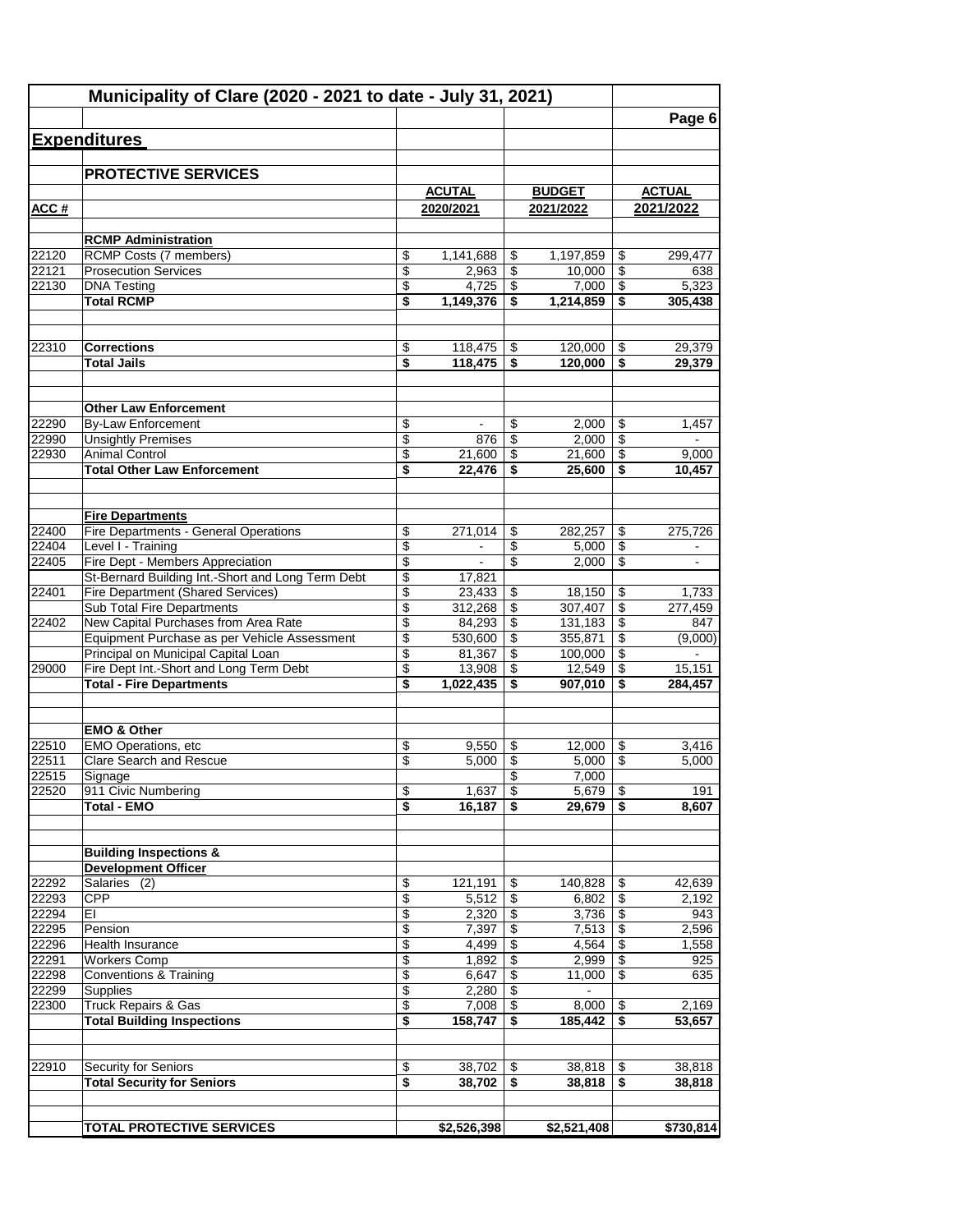|       | Municipality of Clare (2020 - 2021 to date - July 31, 2021) |                                      |               |                           |               |               |
|-------|-------------------------------------------------------------|--------------------------------------|---------------|---------------------------|---------------|---------------|
|       |                                                             |                                      |               |                           |               | Page 7        |
|       | <b>Expenditures</b>                                         |                                      |               |                           |               |               |
|       |                                                             |                                      |               |                           |               |               |
|       | <b>TRANSPORTATION SERVICES</b>                              |                                      |               |                           |               |               |
|       |                                                             |                                      |               |                           |               |               |
|       |                                                             |                                      | <b>ACTUAL</b> |                           | <b>BUDGET</b> | <b>ACTUAL</b> |
| Acct# |                                                             |                                      | 2020/2021     |                           | 2021/2022     | 2021/2022     |
|       | <b>Public Transit</b>                                       |                                      |               |                           |               |               |
| 23500 | Transport de Clare                                          | \$                                   | 25,000        | \$                        | 25,000        | \$<br>25,000  |
|       | <b>Sub-Total</b>                                            | \$                                   | 25,000        | $\mathfrak{S}$            | 25,000        | \$<br>25,000  |
|       |                                                             |                                      |               |                           |               |               |
|       | <b>Sidewalks/Street Lights/Roads</b>                        |                                      |               |                           |               |               |
| 23230 | <b>Repairs to Sidewalks</b>                                 | \$                                   | 411           | \$                        | 1,500         |               |
| 23232 | Sidewalks - Snow Removal                                    | \$                                   | 46,107        | \$                        | 48,412        |               |
| 23234 | Private Road Maintenance (By-Law 34)                        | \$                                   | 4,600         | \$                        | 4,400         | \$<br>4,400   |
| 23250 | <b>Street Lights Area Rate</b>                              | \$                                   | 27,122        | \$                        | 26,609        | \$<br>7,327   |
| 23240 | Roads/Beach Access                                          | \$                                   | 2,275         | \$                        | 4,000         |               |
| 23242 | Paving Manholes/Catch Basins                                |                                      |               | \$                        |               |               |
|       | <b>Sub-Total</b>                                            | \$                                   | 80,514        | $\boldsymbol{\mathsf{S}}$ | 84,921        | \$<br>11,727  |
|       |                                                             |                                      |               |                           |               |               |
|       | <b>TOTAL TRANSP. SERVICES</b>                               | $\overline{\boldsymbol{\mathsf{s}}}$ | 105,514       | \$                        | 109,921       | \$<br>36,727  |
|       |                                                             |                                      |               |                           |               |               |
|       |                                                             |                                      |               |                           |               |               |
|       | <b>DEBT CHARGES</b>                                         |                                      |               |                           |               |               |
| 28995 | Principal-CHC Loan (Yr.12of 20)                             | \$                                   | 125,000       | \$                        | 125,000       |               |
| 28995 | Principal - Fire Dept Loan (Yr 7 of 15)                     | \$                                   | 53,333        | \$                        | 53,333        | \$<br>53,333  |
| 28995 | Principal -St-Bernard Firehall Loan (Yr 2 of 20)            | \$                                   | 28,851        | \$                        | 28,851        |               |
|       | <b>TOTAL PRINCIPAL DEBT CHARGES</b>                         | \$                                   | 207,184       | \$                        | 207,184       | \$<br>53,333  |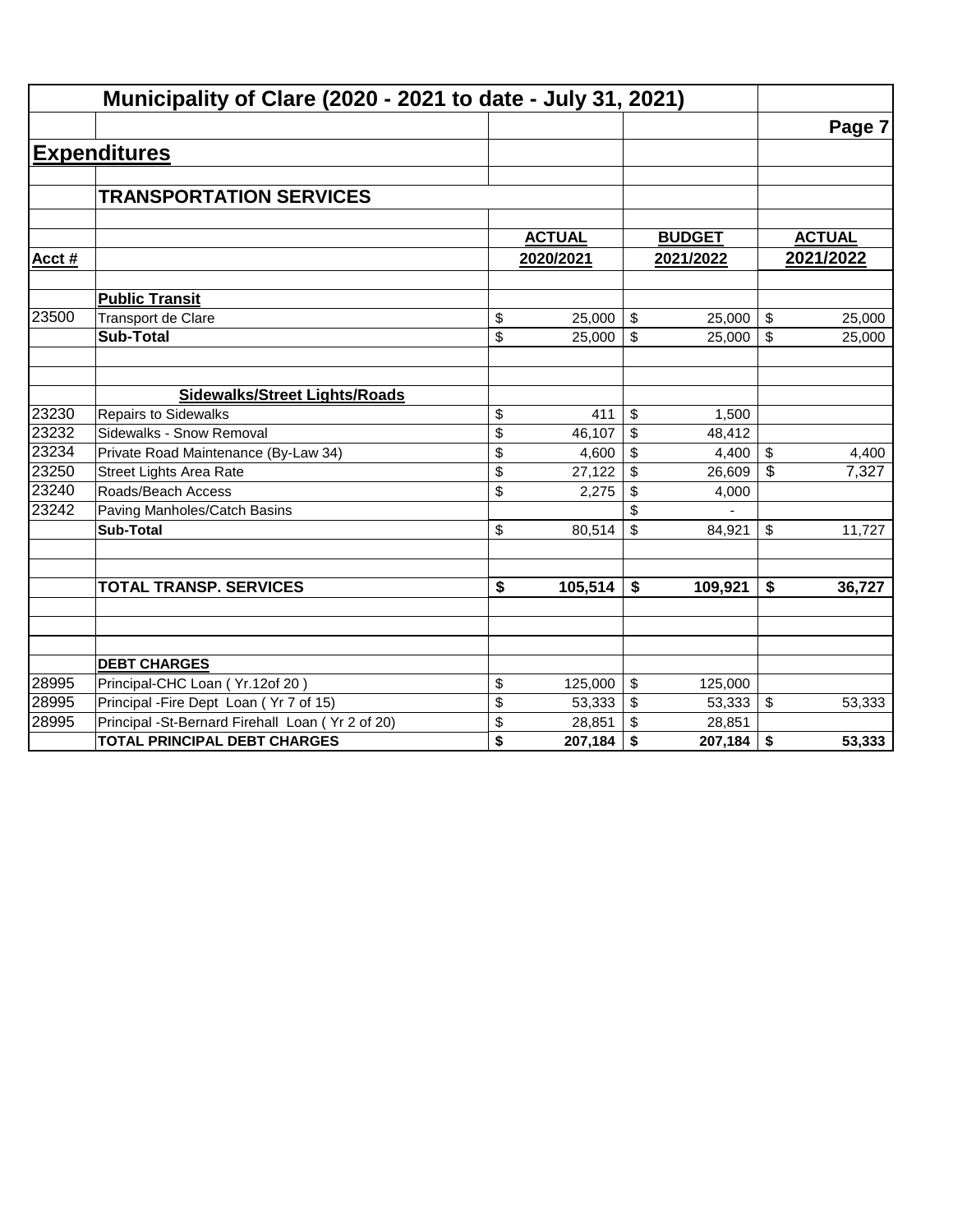|       | Municipality of Clare (2020 - 2021 to date - July 31, 2021)          |               |                         |               |                            |               |
|-------|----------------------------------------------------------------------|---------------|-------------------------|---------------|----------------------------|---------------|
|       |                                                                      |               |                         |               |                            |               |
|       |                                                                      |               |                         |               |                            | Page 8        |
|       | <b>Expenditures</b>                                                  |               |                         |               |                            |               |
|       |                                                                      |               |                         |               |                            |               |
|       |                                                                      | <b>ACTUAL</b> |                         | <b>BUDGET</b> |                            | <b>ACTUAL</b> |
| Acc#  | <b>ENVIRONMENTAL HEALTH SERVICES</b>                                 | 2020/2021     |                         | 2021/2022     |                            | 2021/2022     |
|       |                                                                      |               |                         |               |                            |               |
| 24200 | <b>Sewer - General Operations</b><br><b>Training and Conferences</b> | \$<br>1,362   | $\frac{1}{2}$           | 3,500         | \$                         | 1,114         |
| 24210 | Wages - 1FTE 1PTE                                                    | \$<br>73,527  | \$                      | 107,537       | \$                         | 35,078        |
| 24216 | CPP                                                                  | \$<br>3,595   | \$                      | 5,479         | \$                         | 1,787         |
| 24217 | EI                                                                   | \$<br>1,544   | \$                      | 2,491         | \$                         | 776           |
| 24218 | Pension Plan                                                         | \$<br>5,048   | \$                      | 6,348         | \$                         | 1,753         |
| 24219 | Group Insurance                                                      | \$<br>2,763   | \$                      | 4,199         | $\overline{\mathcal{G}}$   | 950           |
| 24222 | <b>Workers Comp</b>                                                  | \$<br>1,208   | \$                      | 2,334         | $\overline{\mathbf{e}}$    | 761           |
| 24221 | Truck Maintenance, & Gas                                             | \$<br>7,942   | $\overline{\mathbf{S}}$ | 8,500         | \$                         | 2,584         |
| 24223 | Public Works Garage (Belliveau Cove)                                 | \$<br>3,357   | \$                      | 3,000         | \$                         | 1,015         |
| 24260 | <b>Public Works Operations</b>                                       |               | \$                      | 8,000         | \$                         | 4,625         |
| 24295 | Snow Removal (all locations)                                         | \$<br>1,341   | \$                      | 3,000         | \$                         | 275           |
|       | <b>Sub-Total Sewer - General Operations</b>                          | \$<br>101,686 | \$                      | 154,388       | \$                         | 50,719        |
|       |                                                                      |               |                         |               |                            |               |
|       | <b>Sewage Treatment Plant Operations</b>                             |               |                         |               |                            |               |
|       | Meteghan                                                             |               |                         |               |                            |               |
| 24211 | Sewer Hydro                                                          | \$<br>22,316  | \$                      | 19,000        | \$                         | 3,255         |
| 24212 | Supplies & Repairs                                                   | \$<br>21,802  | \$                      | 18,500        | $\overline{\$}$            | 1,665         |
| 24214 | Testing                                                              | \$<br>1,715   | $\frac{1}{2}$           | 2,100         | $\overline{\$}$            | 516           |
|       | <b>Sub-Total Meteghan</b>                                            | \$<br>45,832  | \$                      | 39,600        | \$                         | 5,437         |
|       |                                                                      |               |                         |               |                            |               |
|       | <b>Sewage Treatment Plant Operations</b>                             |               |                         |               |                            |               |
|       | <b>Church Point</b>                                                  |               |                         |               |                            |               |
| 24241 | Hydro                                                                | \$<br>9,145   | \$                      | 8,000         | \$                         | 1,287         |
| 24242 | Supplies & Repairs                                                   | \$<br>5,795   | \$                      | 5,500         | \$                         | 163           |
| 24244 | Testing                                                              | \$<br>1,715   | \$                      | 2,100         | \$                         | 472           |
|       | <b>Sub-Total Church Point</b>                                        | \$<br>16,655  | \$                      | 15,600        | \$                         | 1,923         |
|       |                                                                      |               |                         |               |                            |               |
|       | <b>Belliveau Cove</b>                                                |               |                         |               |                            |               |
| 24290 | Hydro                                                                | \$<br>7,541   | \$                      | 7,200         | \$                         | 1,729         |
| 24291 | Supplies & Repairs                                                   | \$<br>7,809   | \$                      | 8,000         | $\boldsymbol{\mathsf{\$}}$ | 580           |
| 24292 | Testing                                                              | \$<br>1,715   | \$                      | 2,100         | \$                         | 473           |
|       | <b>Sub-Total Belliveau Cove</b>                                      | \$<br>17,064  | \$                      | 17,300        | \$                         | 2,782         |
|       |                                                                      |               |                         |               |                            |               |
| 24201 | Insurance - Sewer Systems                                            | \$<br>8,243   | \$                      | 10,217        | \$                         | 10,217        |
|       | <b>Sub-Total Insurance</b>                                           | \$<br>8,243   | \$                      | 10,217        | $\overline{\$}$            | 10,217        |
|       | <b>TOTAL SEWER COSTS</b>                                             | \$<br>189,479 | \$                      | 237,105       | \$                         | 71,078        |
|       |                                                                      |               |                         |               |                            |               |
|       |                                                                      |               |                         |               |                            |               |
|       |                                                                      |               |                         |               |                            |               |
|       |                                                                      |               |                         |               |                            |               |
|       |                                                                      |               |                         |               |                            |               |
|       |                                                                      |               |                         |               |                            |               |
|       |                                                                      |               |                         |               |                            |               |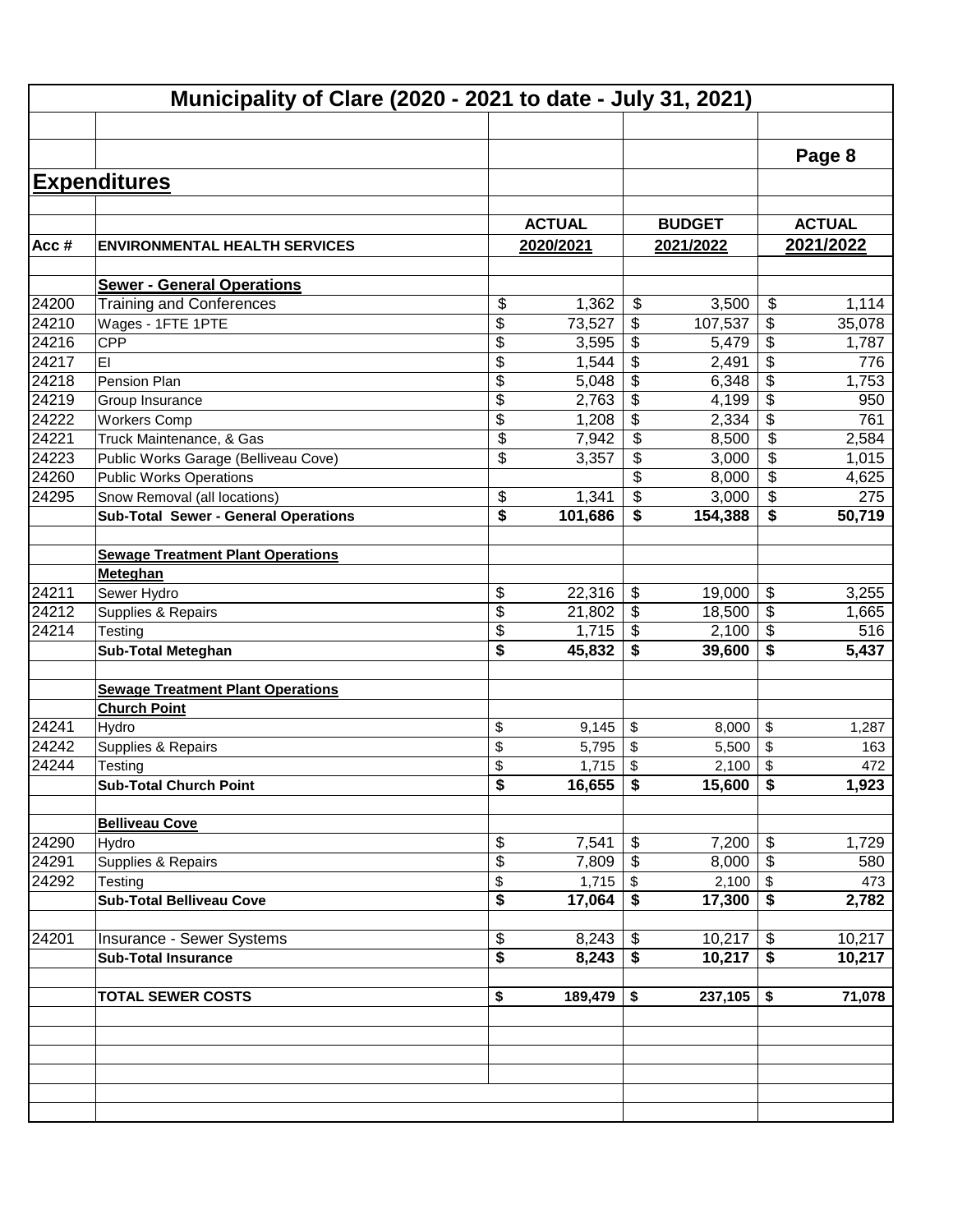|       | Municipality of Clare (2020 - 2021 to date - July 31, 2021) |                 |               |                           |               |                          |               |
|-------|-------------------------------------------------------------|-----------------|---------------|---------------------------|---------------|--------------------------|---------------|
|       |                                                             |                 |               |                           |               |                          | Page 9        |
|       | <b>ENVIRONMENTAL HEALTH SERVICES - CONT'D</b>               |                 |               |                           |               |                          |               |
|       |                                                             |                 |               |                           |               |                          |               |
|       | <b>Expenditures</b>                                         |                 |               |                           |               |                          |               |
|       |                                                             |                 |               |                           |               |                          |               |
|       |                                                             |                 | <b>ACTUAL</b> |                           | <b>BUDGET</b> |                          | <b>ACTUAL</b> |
| Acc#  | <b>SOLID WASTE SERVICES</b>                                 |                 | 2020/2021     |                           | 2021/2022     |                          | 2021/2022     |
|       |                                                             |                 |               |                           |               |                          |               |
|       | Garbage/Collection\Tipping Fees/Other                       |                 |               |                           |               |                          |               |
| 23244 | Community Cleanup Program - (\$150/km)                      | \$              | 7,611         | \$                        | 10,000        | \$                       | 6,150         |
| 24300 | <b>Transfer Station Operations</b>                          | \$              | 44,172        | \$                        | 53,000        | \$                       | 21,184        |
| 24301 | <b>Landfill Closure</b>                                     | $\overline{\$}$ | 40,191        | \$                        | 45,000        | $\overline{\$}$          | 1,385         |
| 24303 | Illegal Dump Clean-Up                                       | $\overline{\$}$ | 240           | \$                        | 3,500         | $\overline{\$}$          |               |
| 24304 | Queens Tipping Fees (\$102.26)                              | $\overline{\$}$ | 334,068       | $\overline{\mathcal{S}}$  | 369,417       | $\overline{\mathcal{L}}$ | 93,734        |
| 24320 | Garbage & Waste Collections                                 | \$              | 483,494       | \$                        | 472,643       | $\overline{\$}$          | 165,096       |
| 24321 | Recycling - Tipping Fees (Blue Bags)                        | \$              | 128,207       | \$                        | 130,000       | $\overline{\mathcal{L}}$ | 33,484        |
| 24322 | Organic Tipping Fees                                        | \$              | 70,345        | \$                        | 72,000        | $\overline{\mathcal{L}}$ | 26,205        |
| 24340 | Landfill Wages (3)                                          | \$              | 145,227       | \$                        | 139,715       | \$                       | 52,176        |
| 24341 | Waste Check (Administration)                                | \$              | 23,386        | \$                        | 23,276        | \$                       | 11,682        |
| 24342 | Solid Waste Schedules, Green Carts, etc                     | \$              | 14,076        | \$                        | 17,000        | \$                       | 4,996         |
| 24343 | <b>CPP</b>                                                  | \$              | 7,058         | $\boldsymbol{\mathsf{S}}$ | 6,661         | \$                       | 2,601         |
| 24344 | lEI                                                         | \$              | 3,177         | \$                        | 3,091         | \$                       | 1,154         |
| 24345 | Pension Plan                                                | \$              | 8,837         | \$                        | 6,600         | \$                       | 2,573         |
| 24346 | <b>Health Insurance</b>                                     | \$              | 1,006         | \$                        | 2,312         | \$                       | 332           |
| 24347 | <b>Workers Comp</b>                                         | \$              | 2,433         | \$                        | 3,032         | \$                       | 1,132         |
| 24348 | Property Insurance                                          | \$              | 3,428         | \$                        | 4,324         | \$                       | 4,324         |
|       | <b>Sub-Total Garbage</b>                                    | \$              | 1,309,345     | \$                        | 1,361,571     | \$                       | 428,208       |
|       |                                                             |                 |               |                           |               |                          |               |
|       | <b>Total Garbage/Recycling</b>                              | \$              | 1,309,345     | \$                        | 1,361,571     | \$                       | 428,208       |
|       |                                                             |                 |               |                           |               |                          |               |
|       | <b>TOTAL ENVIRONMENTAL HEALTH</b>                           | \$              | 1,498,824     | \$                        | 1,598,676     | \$                       | 499,286       |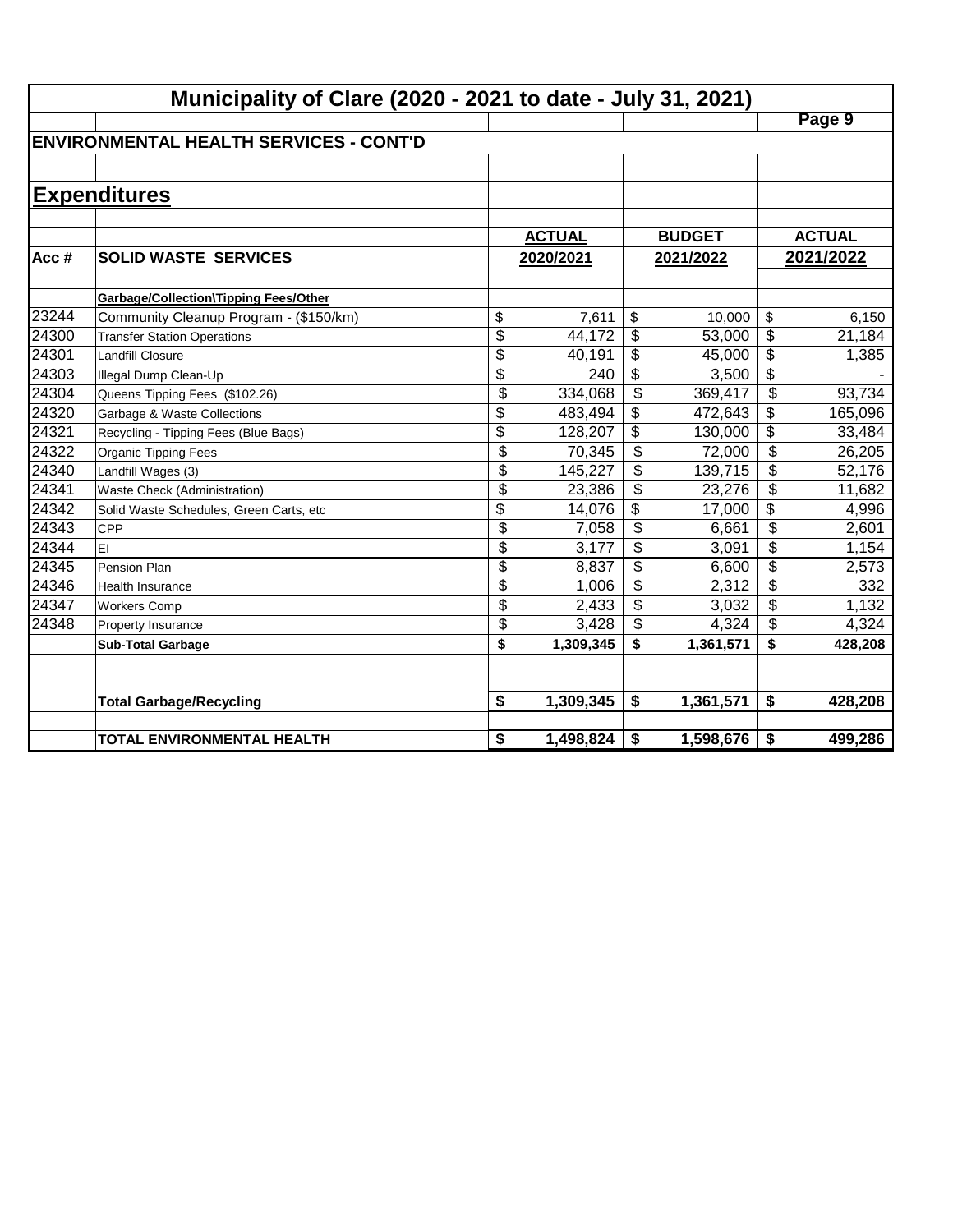|             | Municipality of Clare (2020 - 2021 to date - July 31, 2021) |                 |                  |                         |                           |                  |
|-------------|-------------------------------------------------------------|-----------------|------------------|-------------------------|---------------------------|------------------|
|             |                                                             |                 |                  |                         |                           | <b>Page 10</b>   |
|             | <b>Expenditures</b>                                         |                 |                  |                         |                           |                  |
|             |                                                             |                 |                  |                         |                           |                  |
|             |                                                             |                 |                  |                         |                           |                  |
|             |                                                             |                 | <b>ACTUAL</b>    | <b>BUDGET</b>           |                           | <b>ACTUAL</b>    |
| <b>ACC#</b> |                                                             |                 | 2020/2021        | 2021/2022               |                           | 2021/2022        |
|             | <b>Public Health Services</b>                               |                 |                  |                         |                           |                  |
|             | <b>Clare Health Centre</b>                                  |                 |                  |                         |                           |                  |
| 25500       | Adm(Manager/Secretaries/Patient Attendants/Cleaners)        | \$              | 345,087          | 386744                  | \$                        | 136,820          |
| 25502       | <b>CPP</b>                                                  | \$              | 16,360           | 18833                   | $\boldsymbol{\mathsf{S}}$ | 6,762            |
| 25503       | EI                                                          | \$              | 7,633            | 8147                    | \$                        | 3,027            |
| 25504       | Pension                                                     | \$              | 12,901           | 14776                   | \$                        | 4,807            |
| 25505       | Health Insurance                                            | \$              | 7,726            | 12850                   | \$                        | 3,250            |
| 25522       | <b>Workers Comp</b>                                         | \$              | 5,806            | 8170                    | $\overline{\mathbf{3}}$   | 3,030            |
| 25510       | Office Supplies                                             | $\overline{\$}$ | 11,919           | 11000                   | $\overline{\mathcal{S}}$  | 4,699            |
| 25511       | <b>Medical Supplies</b>                                     | $\overline{\$}$ | 20,532           | 20000                   | $\overline{\$}$           | 4,786            |
| 25513       | <b>MedAccess</b>                                            | \$              | 19,872           | 31000                   | $\overline{\$}$           | 8,969            |
| 25514       | IT Support - 45%                                            | \$              | 21,844           | 22000                   | $\overline{\$}$           | 9,581            |
| 25515       | Travel/Training                                             | \$              | 995              | 3500                    | \$                        | 275              |
| 25520       | Cleaning Supplies (incl.strip & wax floors)                 | \$              | 7,224            | 7000                    | \$                        | 775              |
| 25529       | Telephone, Internet, Telehealth                             | \$              | 8,761            | 9000                    | \$                        | 2,954            |
| 25530       | Hydro                                                       | \$              | 27,050           | 26000                   | \$                        | 5,265            |
| 25540       | Sewer Services (7 units @ \$200.00 ea)                      | \$              | 1,400            | 0                       | \$                        |                  |
| 25560       | Snow Removal/Mowing/Gardening                               | \$              | 3,134            | 5500                    | $\overline{\mathcal{L}}$  | 50               |
| 25570       | Maintenance and Repairs                                     | \$              | 21,533           | 25000                   | $\sqrt{3}$                | 7,325            |
| 25525       | <b>Small Equipment</b>                                      | \$              | 10,292           | 11000                   | $\boldsymbol{\mathsf{S}}$ | 788              |
| 25571       | Property Insurance                                          | \$              | 5,756            | 7261                    | \$                        | 7,261            |
| 25572       | Misc. Purchases                                             | \$              | 1,505            | 2000                    | $\sqrt{2}$                |                  |
|             | <b>Sub-Total</b>                                            | \$              | 557,331          | 629781                  | \$                        | 210,425          |
|             | <b>New Recruitment</b>                                      |                 |                  |                         |                           |                  |
| 25900       | Doctor Recruitment & Incentive                              | \$              | 55,834           | 5000                    |                           |                  |
|             | <b>Storage Building (Repairs)</b>                           | \$              |                  |                         |                           |                  |
|             | <b>Sub-Total</b>                                            | $\overline{\$}$ | 55,834           | $5000$ \$               |                           | $\blacksquare$   |
|             |                                                             |                 |                  |                         |                           |                  |
|             | <b>Low Income Seniors Housing</b>                           |                 |                  |                         |                           |                  |
| 28233       | Housing Commission - Operating deficit<br><b>Sub-Total</b>  | \$<br>\$        | 41,440<br>41,440 | 48000 $$$<br>$48000$ \$ |                           | 33,629<br>33,629 |
|             |                                                             |                 |                  |                         |                           |                  |
|             | <b>Sub Total - Public Health Services</b>                   | \$              | 654,605          | $682781$ \$             |                           | 244,054          |
|             |                                                             |                 |                  |                         |                           |                  |
| 29000       | Interest on Short & Long-Term Debt - CHC                    | \$              | 34,850           | $31504$ \$              |                           | 15,752           |
|             | <b>Sub Total Interest - CHC</b>                             | \$              | 34,850           | $31504$ \$              |                           | 15,752           |
|             |                                                             |                 |                  |                         |                           |                  |
|             | <b>TOTAL PUBLIC HEALTH SERVICES</b>                         |                 | \$689,455        | 714285                  |                           | \$259,806        |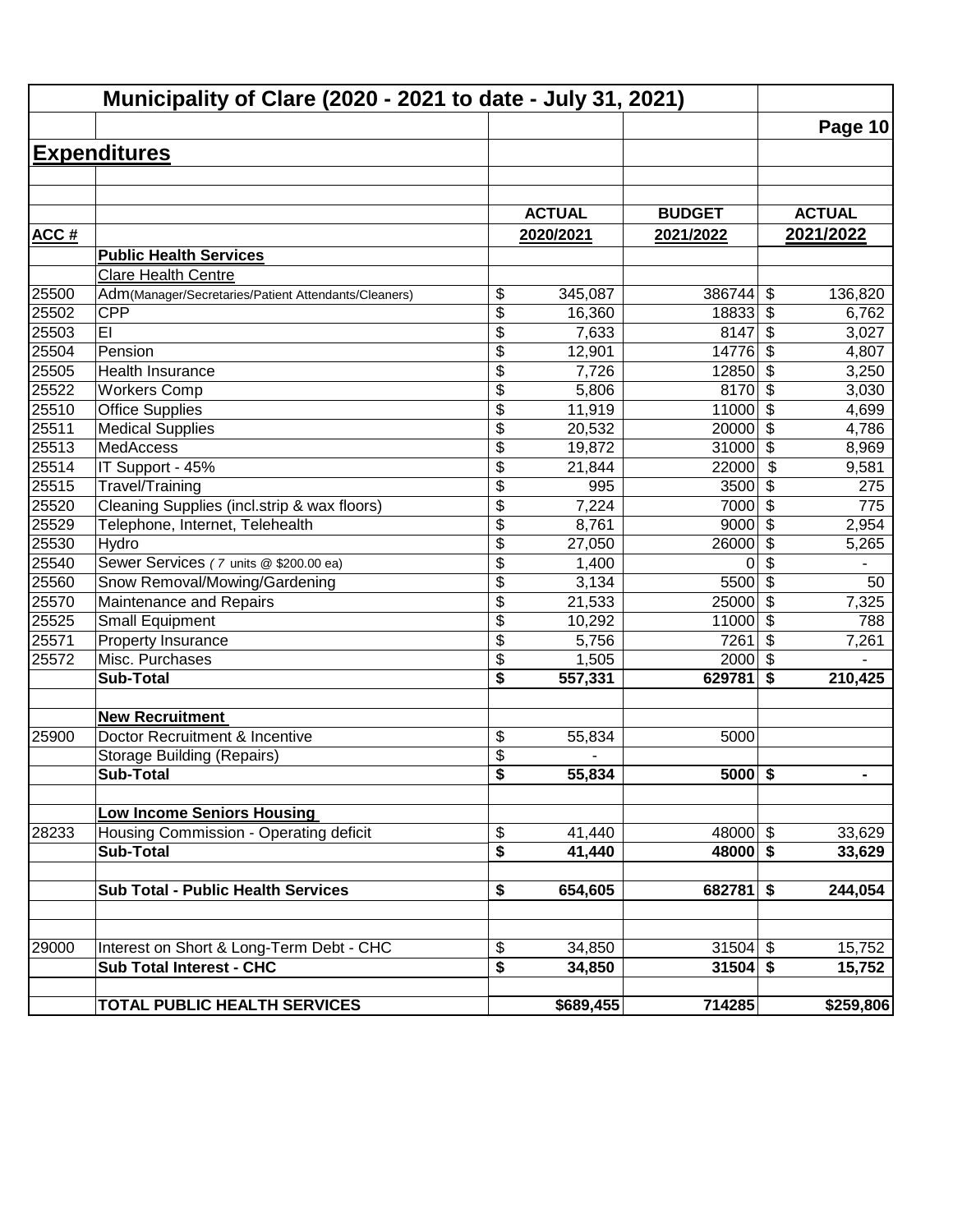|       | Municipality of Clare (2020 - 2021 to date - July 31, 2021) |               |                           |               |                            |               |
|-------|-------------------------------------------------------------|---------------|---------------------------|---------------|----------------------------|---------------|
|       | <b>Expenditures</b>                                         |               |                           |               | Page 11                    |               |
|       | <b>ENVIRONMENTAL DEVELOPMENT SERVICES</b>                   |               |                           |               |                            |               |
|       |                                                             |               |                           |               |                            |               |
|       |                                                             | <b>ACTUAL</b> |                           | <b>BUDGET</b> |                            | <b>ACTUAL</b> |
| ACC#  |                                                             | 2020/2021     |                           | 2021/2022     |                            | 2021/2022     |
|       | <b>Environmental Planning &amp; Zoning</b>                  |               |                           |               |                            |               |
| 26110 | Planning (meetings, etc)                                    | \$<br>3,088   | $\boldsymbol{\theta}$     | 2,000         | $\boldsymbol{\theta}$      | 490           |
| 26220 | <b>Sub-Division Regulations</b>                             | \$<br>4,097   | $\overline{\$}$           | 2,000         | $\overline{\$}$            | 619           |
| 26221 | <b>By-law Review</b>                                        | \$<br>1,288   | $\boldsymbol{\mathsf{S}}$ | 5,000         | $\frac{1}{2}$              | 730           |
|       | <b>Sub-Total</b>                                            | \$<br>8,472   | \$                        | 9,000         | \$                         | 1,839         |
|       | <b>Environmental Development Serv.</b>                      |               |                           |               |                            |               |
| 28467 | Regional Enterprise Networks(WREN)                          | \$<br>45,621  | $\boldsymbol{\mathsf{S}}$ | 45,757        | $\boldsymbol{\mathcal{F}}$ | 20,748        |
|       |                                                             | \$<br>45,621  | \$                        | 45,757        | \$                         | 20,748        |
|       |                                                             |               |                           |               |                            |               |
|       | TOTAL ENVIRONMENT DEVELOPMENT                               | \$<br>54,093  | \$                        | 54,757        | $\boldsymbol{\hat{z}}$     | 22,587        |
|       |                                                             |               |                           |               |                            |               |
|       |                                                             |               |                           |               |                            |               |
|       |                                                             |               |                           |               |                            |               |
|       |                                                             |               |                           |               |                            |               |
|       |                                                             |               |                           |               |                            |               |
|       |                                                             |               |                           |               |                            |               |
|       |                                                             |               |                           |               |                            |               |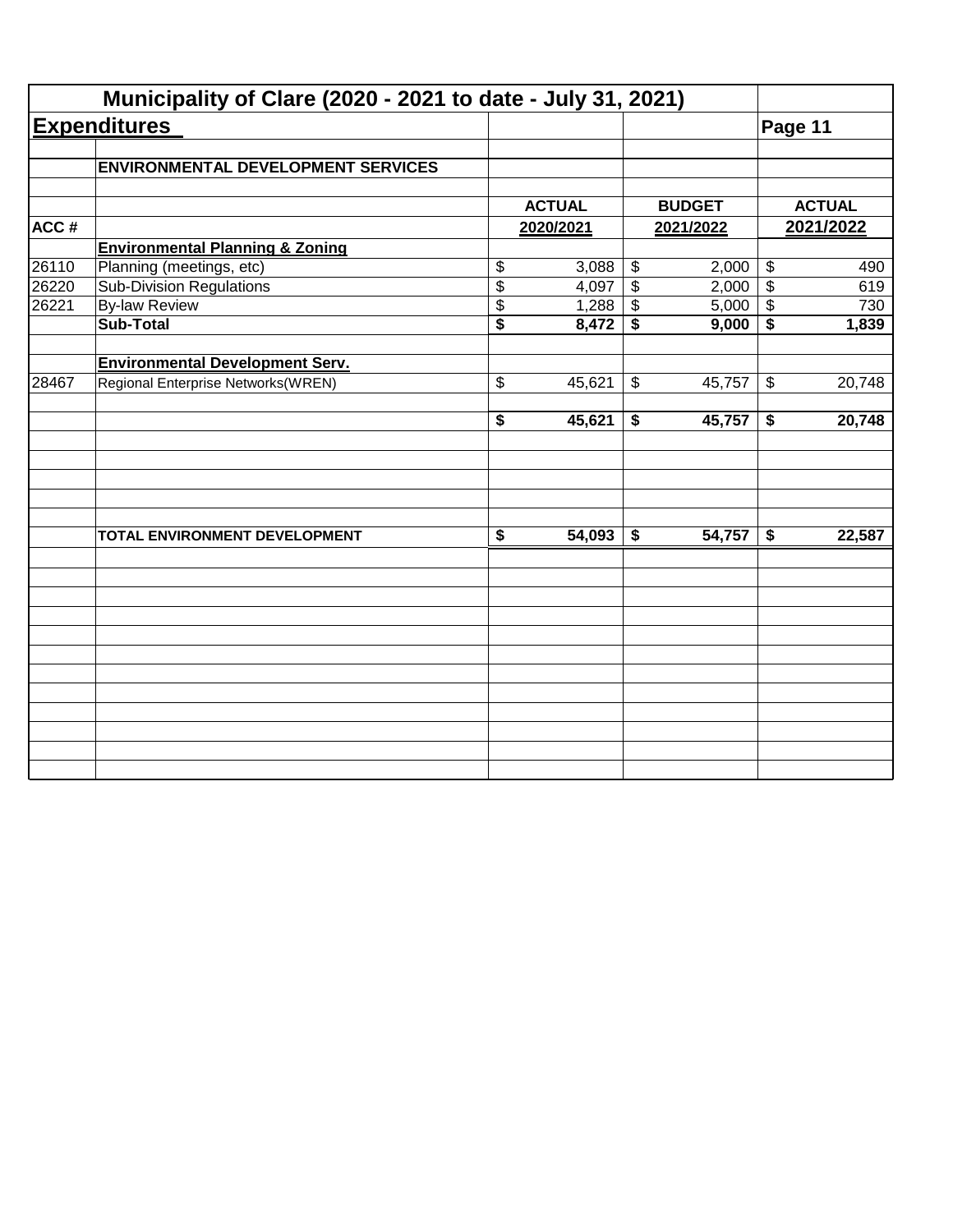|                | Municipality of Clare (2020 - 2021 to date - July 31, 2021)<br><b>Expenditures</b> |                          |                                    |            |                            |                                 | Page 12                    |
|----------------|------------------------------------------------------------------------------------|--------------------------|------------------------------------|------------|----------------------------|---------------------------------|----------------------------|
|                |                                                                                    |                          |                                    |            |                            |                                 |                            |
|                | <b>RECREATION &amp; CULTURAL SERVICES</b>                                          |                          |                                    |            |                            |                                 |                            |
|                |                                                                                    |                          | <b>ACTUAL</b><br>2020/2021         |            | <b>BUDGET</b><br>2021/2022 |                                 | <b>ACTUAL</b><br>2021/2022 |
|                | <b>COMMUNITY DEVELOPMENT</b>                                                       |                          |                                    |            |                            |                                 |                            |
|                | Economic Development                                                               |                          |                                    |            |                            |                                 |                            |
|                | Tourism                                                                            | \$                       | 258,101                            | \$         | 154,249                    | \$                              | 84,734                     |
|                | Recreation<br><b>Building</b>                                                      | \$                       | 142,821                            | \$         | 168.755                    |                                 | 59,202                     |
|                | <b>Community Development Admin</b>                                                 | \$                       | 205,960                            | \$         | 164,334                    | \$                              | 56,414                     |
| 26290          | - GranFondo Registration                                                           | \$                       | (176)                              |            |                            |                                 |                            |
| 26291          | - GranFondo Logistics                                                              | \$                       | $\mathbf{r}$                       |            |                            |                                 |                            |
| 26292<br>26293 | - GranFondo Administration<br>- GranFondo Hospitality                              | \$<br>\$                 | 2,066                              | \$         | 7,500                      | \$                              | 204                        |
| 26294          | - GranFondo Safety                                                                 | \$                       | $\overline{\phantom{a}}$           |            |                            |                                 |                            |
| 26295          | - GranFondo Volunteer                                                              | \$                       |                                    |            |                            |                                 |                            |
| 26296          | - GranFondo Marketing                                                              | \$                       | 4,522                              |            |                            |                                 |                            |
| 26297          | - GranFondo Learn to Fondo                                                         | \$                       | $\overline{\phantom{a}}$           |            |                            |                                 |                            |
|                | GranFondo Total                                                                    | \$                       | 6,411                              | \$         | 7,500                      | \$<br>\$                        | 204                        |
| 26000          | - CMA 2024                                                                         |                          | 100.000                            |            | 50,000                     |                                 | 50,000                     |
|                | 26005 Communauté accueillante                                                      |                          | 217,803                            |            | 216,818                    |                                 | 43,330                     |
|                | 26010 Iris Communications                                                          |                          | $-2,107$                           |            |                            |                                 | 18,772                     |
|                |                                                                                    | \$                       | 928,990                            | \$         | 761,656                    | \$                              | 312,656                    |
|                |                                                                                    |                          |                                    |            |                            |                                 |                            |
|                | <b>Building &amp; Facilities</b>                                                   |                          |                                    |            |                            |                                 |                            |
| 27250          | Meteghan Library - Janitorial                                                      | \$                       | 3,570                              | \$         |                            |                                 | 1,654                      |
| 27253          | Meteghan Library Branch                                                            | $\overline{\mathcal{L}}$ | 12,605                             | \$         | $14,853$ \$                |                                 | 2,144                      |
| 27254<br>28472 | Extra Hours per week (Library Branch)<br><b>Western Regional Library</b>           | \$<br>\$                 | $\overline{\phantom{a}}$<br>53,377 | \$<br>\$   | 53,377                     | \$                              | 26,689                     |
| 27180          | Wentworth Lake Park                                                                | \$                       | 1,795                              | \$         | 1,500                      |                                 |                            |
| 27179          | Belliveau Cove Dev./Wharf/Insurance                                                | \$                       | 15,090                             | \$         | 15,109                     | \$                              | 3,865                      |
| 27255          | Hub Culturel/Cultural Hub/CIFA Building                                            | \$                       | 18,200                             | \$         | $13,000$ \ \$              |                                 | 8,610                      |
| 27256          | <b>Havelock Community Centre</b>                                                   | \$                       | 6,193                              | \$         | $3,500$ \$                 |                                 | 2,428                      |
| 27257          | Meteghan Park                                                                      | \$                       | 2,450                              | \$         | 3,000                      | $\mathfrak{S}$                  | 1,505                      |
| 27258<br>27259 | Ground Search & Rescue Building<br>Eco Park - Insurance                            | \$<br>\$                 | 3,256<br>11,279                    | \$<br>\$   | 3,000<br>14,391            | \$<br>$\mathfrak s$             | 1,299<br>14,391            |
| 27260          | Eco Park - Operations (hydro, etc)                                                 | \$                       | 53,591                             | \$         | 8,000                      | $\mathfrak{s}$                  | 14,831                     |
|                |                                                                                    |                          |                                    |            |                            |                                 |                            |
| 27270<br>27271 | Clare Veteran Centre (General Operations)<br>Clare Veteran Centre ( Insurance )    | \$<br>\$                 | 18,946<br>9,134                    | \$<br>\$   | 30,000<br>11,543           | \$<br>$\boldsymbol{\mathsf{S}}$ | 6,710<br>11,543            |
| 27279          | Écoles JMGay & St-Albert                                                           | \$                       | 657                                |            |                            |                                 |                            |
| 28700          | Tent / Trailer Rental                                                              | \$                       | $550$ \ \$                         |            | $4,500$ \$                 |                                 | 253                        |
|                | <b>Total Building &amp; Facilities</b>                                             | \$                       | $210,692$   \$                     |            | $183,799$   \$             |                                 | 95,922                     |
|                | <b>Cultural Services</b>                                                           |                          |                                    |            |                            |                                 |                            |
| 27290          | Societe Historique (Point a Major Insurance)                                       | \$                       | 850                                | \$         | $1,250$   \$               |                                 | 859                        |
| 27900          | Contribution to Festival Acadien                                                   | \$                       | 20,000                             | \$         | $20,000$ \ \$              |                                 | 20,000                     |
|                | Productions le Moulin<br>New France - Electric City                                |                          |                                    | \$         | 1,000                      |                                 |                            |
|                | Société édifice Ste-Marie de la Pointe                                             |                          |                                    |            |                            |                                 |                            |
|                | Centre acadien - Historic NS                                                       |                          |                                    |            |                            |                                 |                            |
|                | <b>Clare Curling Association</b>                                                   |                          |                                    | \$         | 500                        |                                 |                            |
|                | Rails to Trails                                                                    |                          |                                    | \$         | 5.000                      | \$                              | 5,000                      |
|                | <b>Council Commitment to Special Projects</b>                                      |                          |                                    |            |                            |                                 |                            |
|                | - FECANE                                                                           | \$                       |                                    | \$         | $3,000$   \$               |                                 | 3,000                      |
|                | <b>Total Cultural Services</b>                                                     | \$                       | 20,850                             | \$         | $30,750$ \$                |                                 | 28,859                     |
| 27295          | Other<br>Université Ste-Anne                                                       |                          |                                    | \$         |                            | \$                              |                            |
|                | Yarmouth Hospital Foundation                                                       | \$                       | 5,000                              | $\sqrt{3}$ | 5,000                      |                                 |                            |
|                | <b>Total Other</b>                                                                 | \$                       | 5,000                              | -\$        | 5,000                      | -\$                             | $\blacksquare$             |
|                |                                                                                    |                          |                                    |            |                            |                                 |                            |
|                |                                                                                    |                          |                                    |            |                            |                                 |                            |